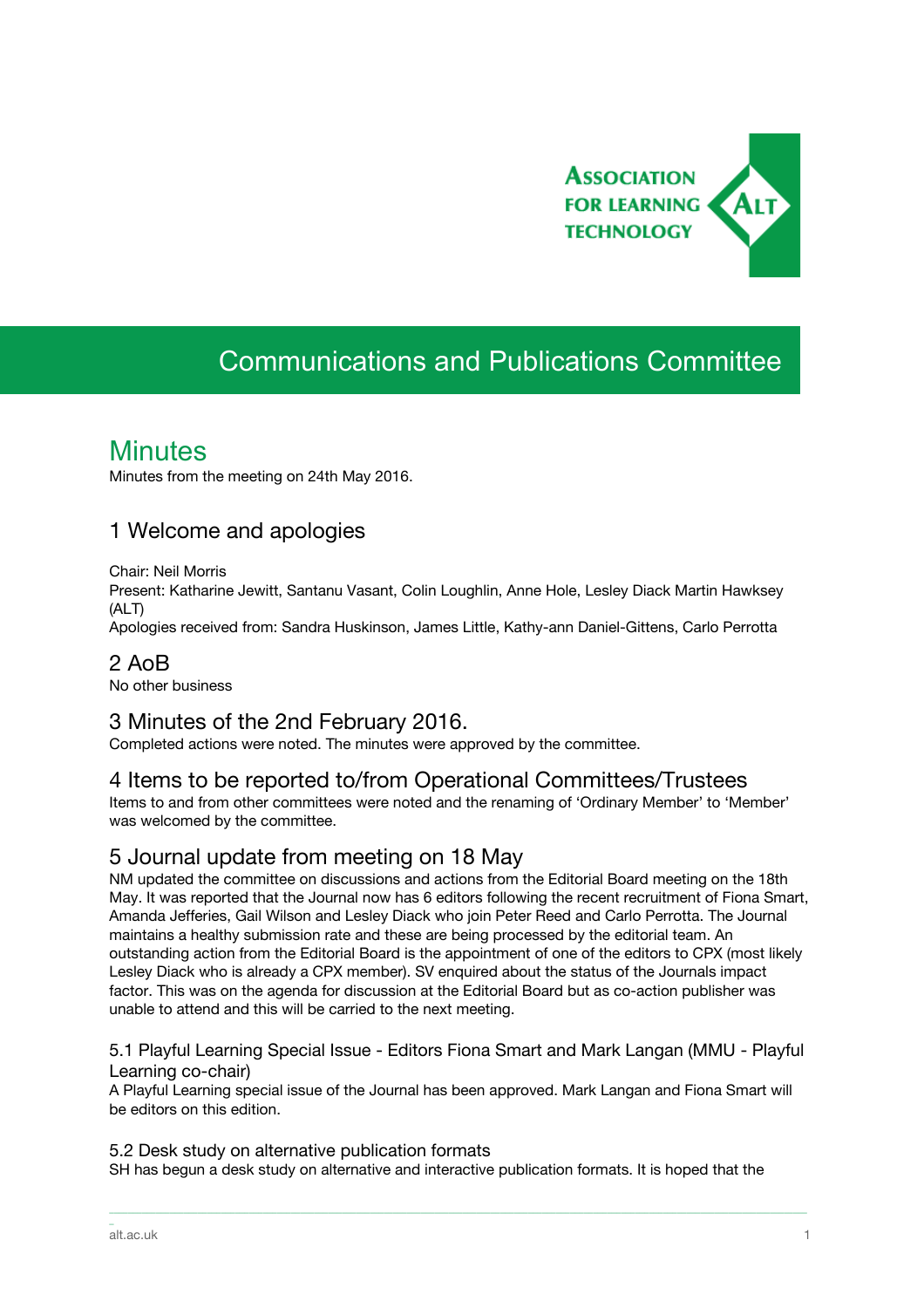Playful Learning special issue will be an opportunity to test alternative formats. CPX members are invited to contribute and a shared document has been created.

Action: CPX members to contribute to shared deck study document at <http://go.alt.ac.uk/1TuOT0w>

#### 6 Communications and Website Report

MH outlined recent developments detailed in the communications and website report on progress made in a pilot online space for ALT Members Groups/SIGs and the ability to award Open Badges. A server upgrade was also noted which increases the security when users use the alt.ac.uk sites. CPX noted that server and badges useful development. MH reported that more work needs to be done regarding policy and documentation with the new member spaces and issuing of badges. A request was made for CPX to be given access to the new Members online space so that they can understand how this space can be used and provide input. CL was also keen to explore how the M25 group could use this space and in particular issue badges to M25 presenters. Noted that working with CL would be an opportunity to develop a policy document for CPX to review at the next meeting.

Action: MH to contact CL about extending ALT Members space pilot to M25 group and scoping badge development.

Action: MH to draft ALT Open Badges policy document for review at next CPX meeting. Action: MH to circulate a url for CPX to test ALT Members space

## 7 #ALTC Blog (Formerly ALT Online Newsletter)

AH reported that there have been 36 posts since switching the ALT Online Newsletter to the #altc blog. Reported that posts highlighting practice are in general most popular rather than conference and event reports. Part of the issue may be the turnaround time for posts and getting these out in good time is not always possible. The idea of switching to a weekly publication day was discussed but it was felt that this approach would put too much pressure on the Editors. KJ suggested exploring alternative formats such as infographics. AH noted they already encourage authors make short explanatory videos but the take up of this has been very low and feared that production of infographics would be similarly seen as an extra burden preventing publication. Mirroring content or reposting members posts was discussed. LD was concerned if we go down the reblog route. MH noted that the licence on the blog (CC-BY author) would permit reposting as the blog has no requirement on exclusivity. KJ enquired if the blog reader had been surveyed to find out the content they would like to read. AH noted that currently they publish what people are willing to write.

CPX acknowledged thanks to the three new editors on the blog, Theresa MacKinnon, Rachel Challen and Santanu Vasant for their contributions since joining the blog in October.

Action: AH to discuss with editors feasibility of reblogging existing posts. Action: MH and AH to discuss methods to survey existing readers of the blog.

### 8 Events/Annual Conference

#### 8.1 Events Report

CPX noted the report acknowledging the number and range of webinars. How to better promote recordings of webinars was discussed. Noted that recordings are usually added to the event page but often this isn't clear and that a limitation of the Blackboard Collaborate recordings is that they can't be embedded. As the Community Calls are recorded using Google Hangouts On Air it was noted that there was more scope for incorporating in the #altc blog.

Action: MH to speak to AH about incorporating community calls blogs

#### 8.2 Sessions for publication routes at Annual Conference and Other CPX activity at the Annual Conference

Sessions for this year's Annual Conference were discussed. It was noted that it was likely the Editorial Board will have a session around publication at the conference. CL suggested a session on writing and publication for new writers. KJ was interested in a way to gather information on how to develop the

\_\_\_\_\_\_\_\_\_\_\_\_\_\_\_\_\_\_\_\_\_\_\_\_\_\_\_\_\_\_\_\_\_\_\_\_\_\_\_\_\_\_\_\_\_\_\_\_\_\_\_\_\_\_\_\_\_\_\_\_\_\_\_\_\_\_\_\_\_\_\_\_\_\_\_\_\_\_\_\_\_\_\_\_\_\_\_\_\_\_\_\_\_\_\_\_\_\_\_\_\_\_\_\_\_\_\_\_\_\_\_\_\_\_\_\_\_\_\_\_\_\_\_\_\_\_\_\_\_\_\_\_\_\_\_\_\_\_\_\_\_\_\_\_\_\_\_\_\_\_

\_